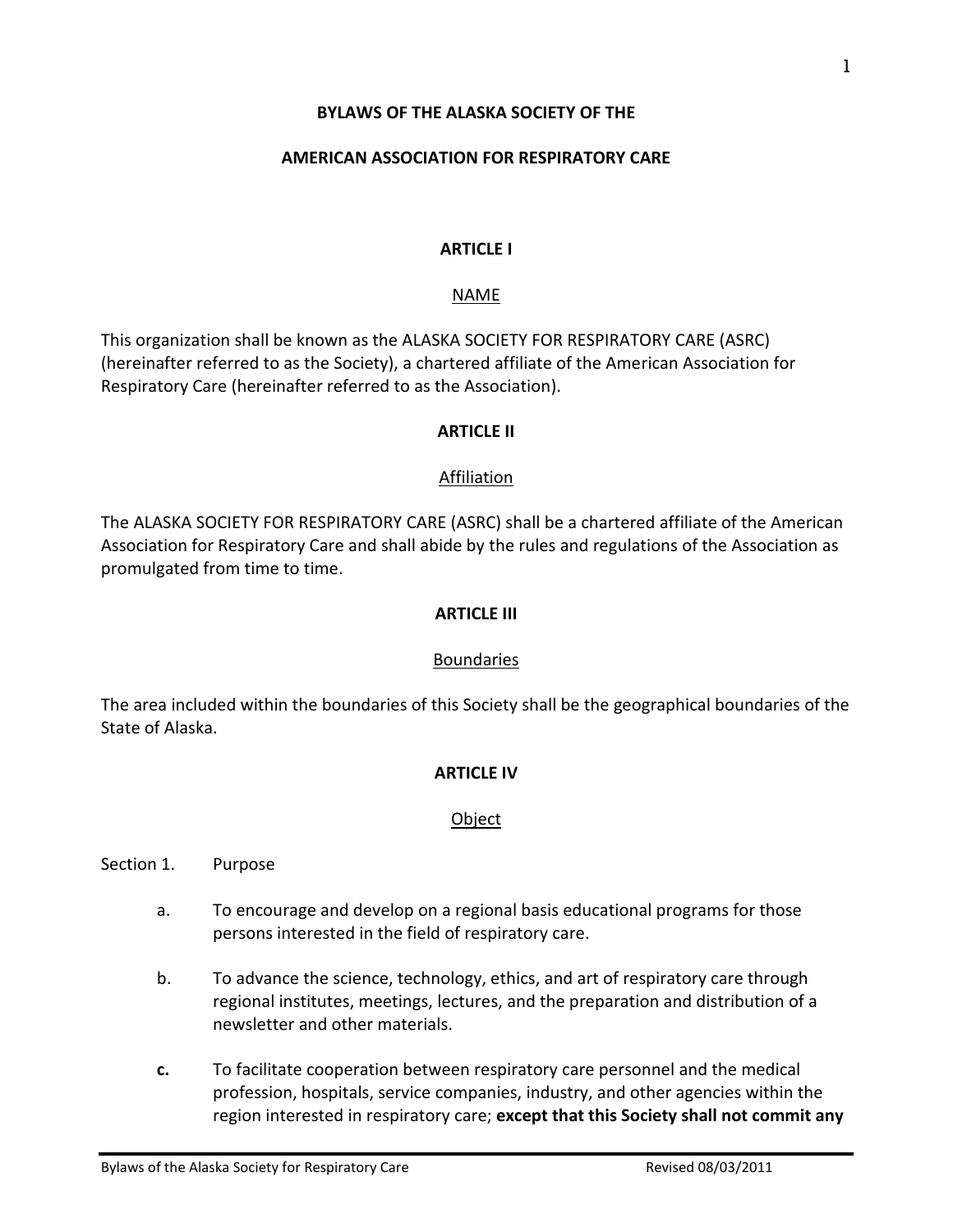**act which shall constitute unauthorized practice of medicine under the laws of the State of Alaska. except that this Society shall not commit any act which shall constitute unauthorized practice of medicine under the laws of the State of Illinois in which the parent Association is incorporated, or any other state.**

- d. To participate in public education on health promotion and disease prevention within the state of Alaska.
- Section 2. Intent
	- a. No part of the net earnings of the Society shall inure to the benefit of any private member or individual.
	- b. Distribution of funds, income, and property of the Society may be made to charitable, educational, scientific, or religious corporations, organizations, community chests, foundations, or other kindred institutions maintained and created for one or more of the forgoing purposes if at the time of distribution the payees or distributees are exempt from income taxation, and if the gifts are then exempt from taxation under the provisions of Section 501. 2055. 2522 of the Internal Revenue Code, or any later or other sections of the Internal Revenue Code which amend or **supersede** the said actions.

## **ARTICLE V**

# Membership

# Section 1. Classes

The membership of this Society shall include four (4) classes: Active Member, Associate Member, Special Member, and State Associate Member.

Section 2. Eligibility and Classification

- a. Each applicant for membership shall meet qualifications of ethical practice and suitable moral standards as determined by the membership committee.
- b. An individual is eligible to be an Active Member of this Society if he/she is an Active Member of the American Association for Respiratory Care, provided his/her place of employment is within the defined boundaries of this Society. Active Members have all the rights and privileges of membership including: the rights to hold office, vote, serve as committee chairs, and serve on committees.
- c. An individual is eligible to be an Associate Member of this Society if he/she is presently employed within the field of Respiratory Care or a related field and is an Associate Member of the American Association for Respiratory Care. Associate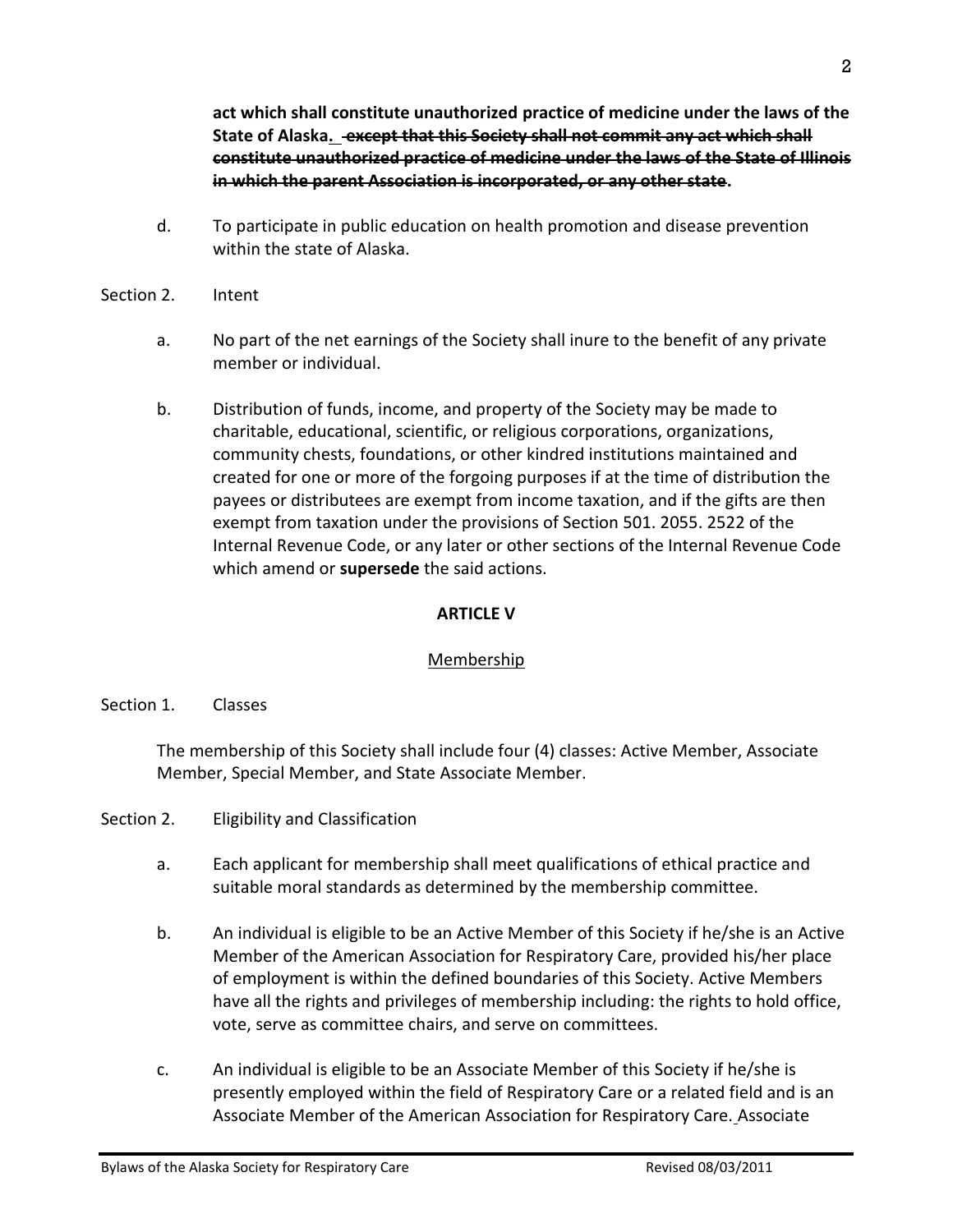Members shall have all the rights of membership except that they shall not be entitled to hold office, vote, or chair committees.

- d. An individual is eligible to be a Special Member of this Society is he/she is an Honorary, Life, or General member of the American Association for Respiratory Care. Life Members have all the rights and privileges of Active Members. Honorary and General Members have all the rights and privileges of Associate Members.
- e. State Associate members are individuals interested in the delivery of respiratory care in the state of Alaska. They may opt to join the Society, but not the Association. Such individuals will be subject to the payment of dues and will have all the rights of Associate membership in the Society, except they will not be permitted to vote. They may serve on state committees, though not as Chairman.

# Section 3. Eligibility for Membership

Association members in good standing who are employed within the geographical boundaries of the State of Alaska are members of the Society and do not need to go through an additional application process. Individuals interested in respiratory care in Alaska may apply to the ASRC for State Associate Membership. State Associate Members may be assessed membership dues to be suggested by the Board of Directors subject to approval by the general membership.

# Section 4. Annual Renewal

Members are eligible for renewal of their Society membership as long as they remain members in good standing of the Association. State Associate Members must renew their membership annually and pay the applicable dues.

# **ARTICLE VI**

# **Offices**

# Section 1. Officers

The officers of the Society shall be: a President, a President-Elect (who automatically succeeds to the Presidency when the President's term ends), a Vice-President, a Secretary, and a Treasurer.

# Section 2. Directors

There shall be four (4) Directors. Two (2) Directors will be elected each election year and others as necessary to fill existing vacancies.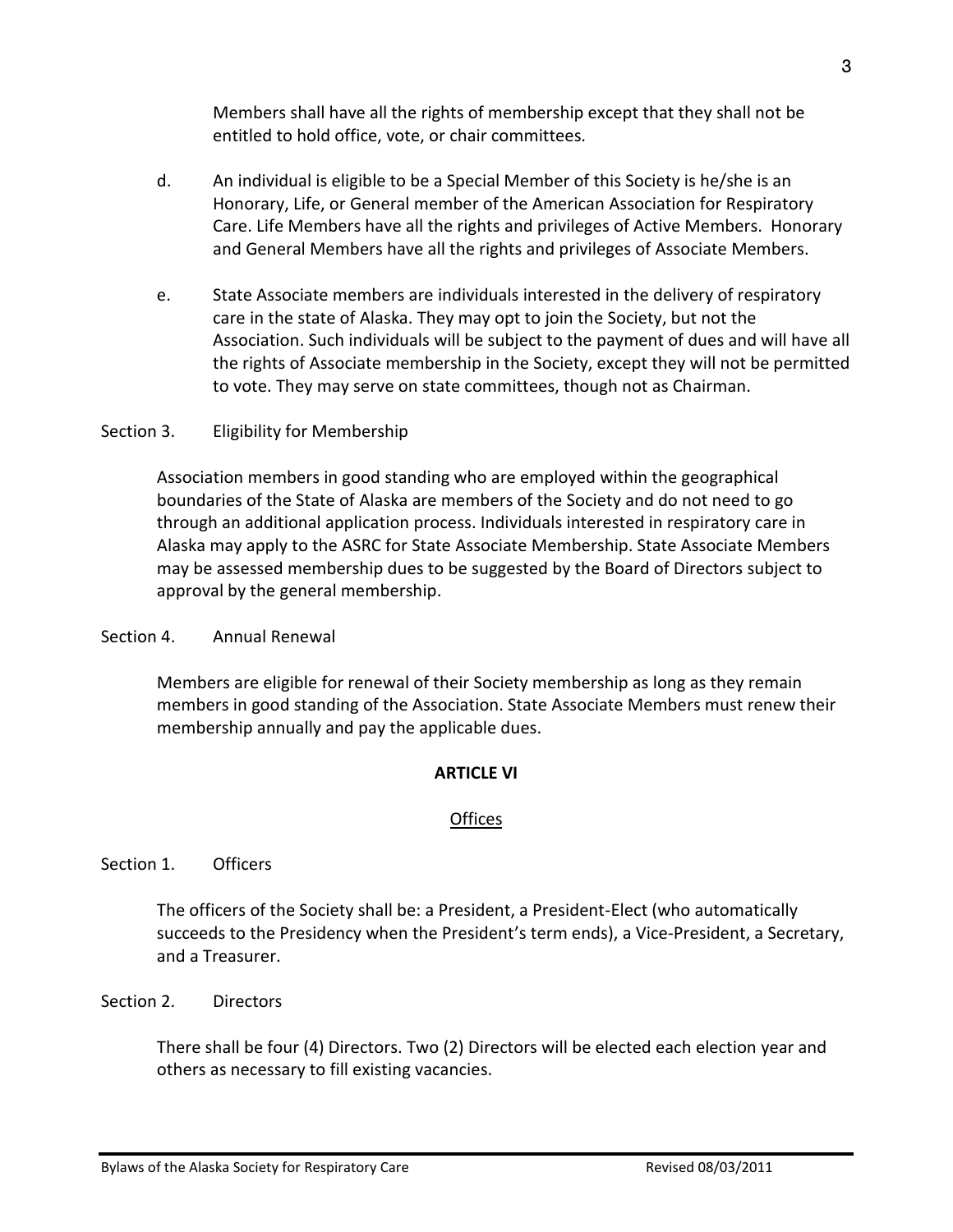#### Section 3. Term of Office

- a. The term of office for officers shall be for two (2) years. The term shall begin January 1 of the year following the election.
- b. The term of office for Directors shall begin January 1 of the year following the election and shall be for four (4) years.
- Section 4. Vacancies of Office
	- a. In the event of a vacancy in the office of the President, the elected President-Elect shall become acting President to serve the unexpired term, and shall serve his own, the successive term, as President.
	- b. In the event of a vacancy in the office of the Vice-President, the Secretary shall assume the duties, but not the office, of Vice-President as well as his own until the next meeting of the Board of Directors, at which time the Board shall elect a qualified member to fill the vacancy.
	- c. In the event of vacancy in the offices of Secretary or Treasurer, the Board will meet and appoint a replacement.

#### Section 5. Duties of Officers

a. President

The President shall preside at the annual business meeting and all meetings of the Board of Directors; prepare an agenda for all business meetings and each meeting of the Board of Directors; appoint standing and special committees, subject to approval by the Board of Directors; be an ex-officio member of all committees except the Nominations and Elections committee; and present to the Board of Directors and membership an annual report of the Society's activities.

b. President-Elect

The President-Elect shall become acting President and shall assume the duties of the President in the event of the President's absence, resignation, or disability; he/she shall perform such other duties as shall be assigned by the President or the Board of Directors. The President-Elect shall be a member of the Society's Delegation in the House of Delegates.

c. Vice-President

The Vice-President shall assume the duties and office of the President-Elect in the event of the President-Elect's absence, resignation, or disability, and will also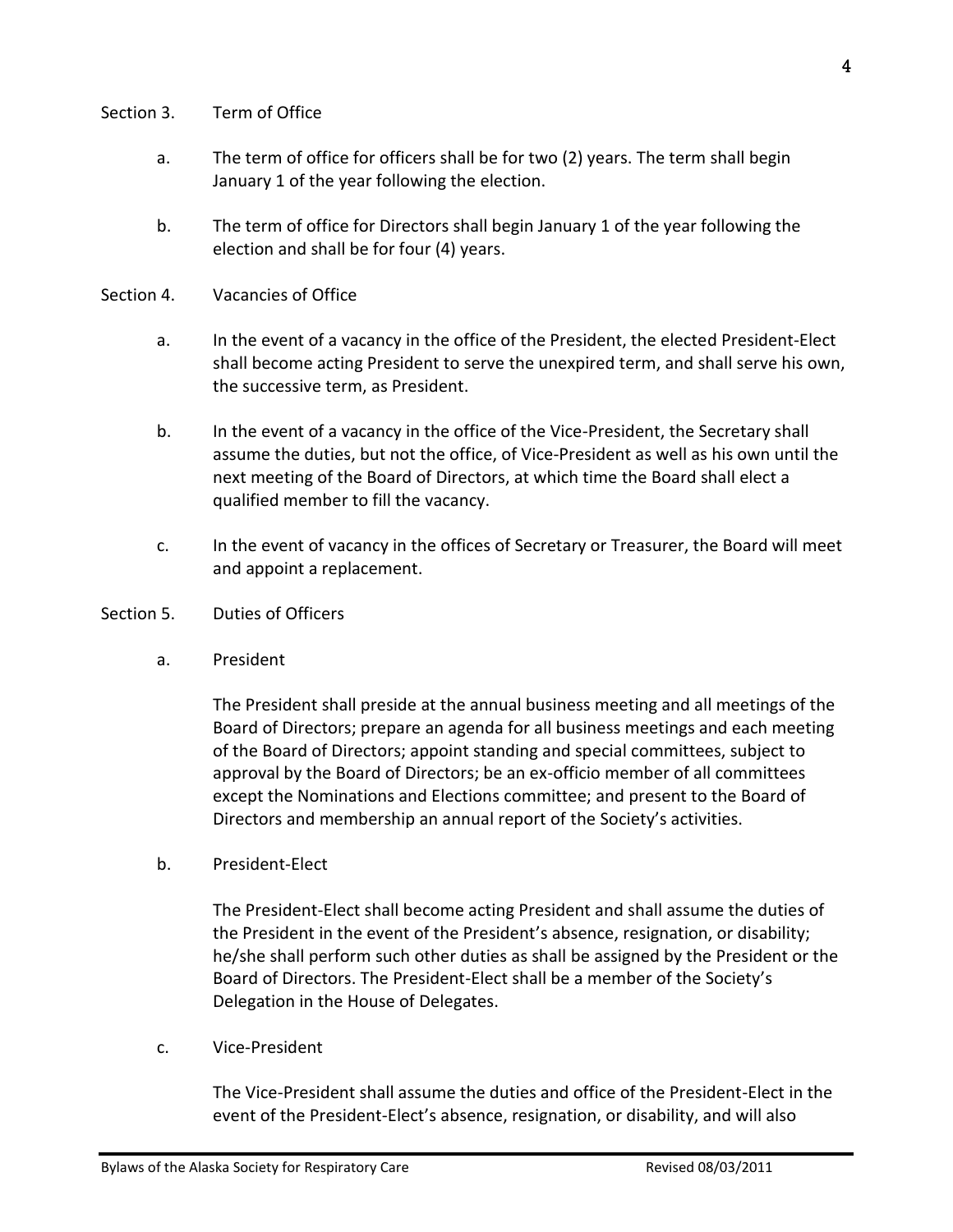continue to carry out the office of the Vice-President. The Vice-President shall be a member of the Society's Delegation in the House of Delegates.

d. Treasurer

The Treasurer shall have charge of all the funds and securities of the Society; disbursing funds as authorized by the Board of Directors and/or in accordance with the adopted budget; and depositing funds as the Board of Directors may designate. He/she shall see that full, accurate accounts are kept, make a written quarterly financial report to the Board of Directors, and a complete written yearly report at the annual business meeting. All other duties, and issues such as bonding and endorsement of checks, will be specified in the policies and procedures of the Society. At the expense of the Society, he**/she** shall be bonded in an amount determined by the Board of Directors.

e. Secretary

The Secretary shall **keep** minutes of all meetings of the Society and the Board of Directors and shall submit a copy of the minutes of each meeting to the governing body of the Society and to the Executive Office of the Association as specified in the policies of the Society and the Association. Committee chairs will be responsible for keeping their own minutes and must submit those minutes to the Secretary for the record. The Secretary shall handle the general correspondence and perform all duties as from time to time shall be assigned by the President or Board of Directors.

## **ARTICLE VII**

## Nominations and Elections

## Section 1. Nominations and Elections Committee

The Chairman shall report the slate of nominees to the Board of Directors at least sixty (60) days prior to the annual business meeting or scheduled election for review. The final slate of nominees shall be approved by the Board of Directors prior to the ballots being sent to members.

## Section 2. Nominations

The Nominations and Elections Committee shall place in nomination the names of candidates for the offices of President-Elect, Vice-President, Secretary, and Treasurer, and for each of the Board of Directors positions to be elected. Only Active Members in good standing and Life Members shall be eligible for nomination. The Nominations and Elections Committee shall provide a pertinent biographical sketch of each nominee's professional activities and services to the organization, all of which shall be a part of the ballot.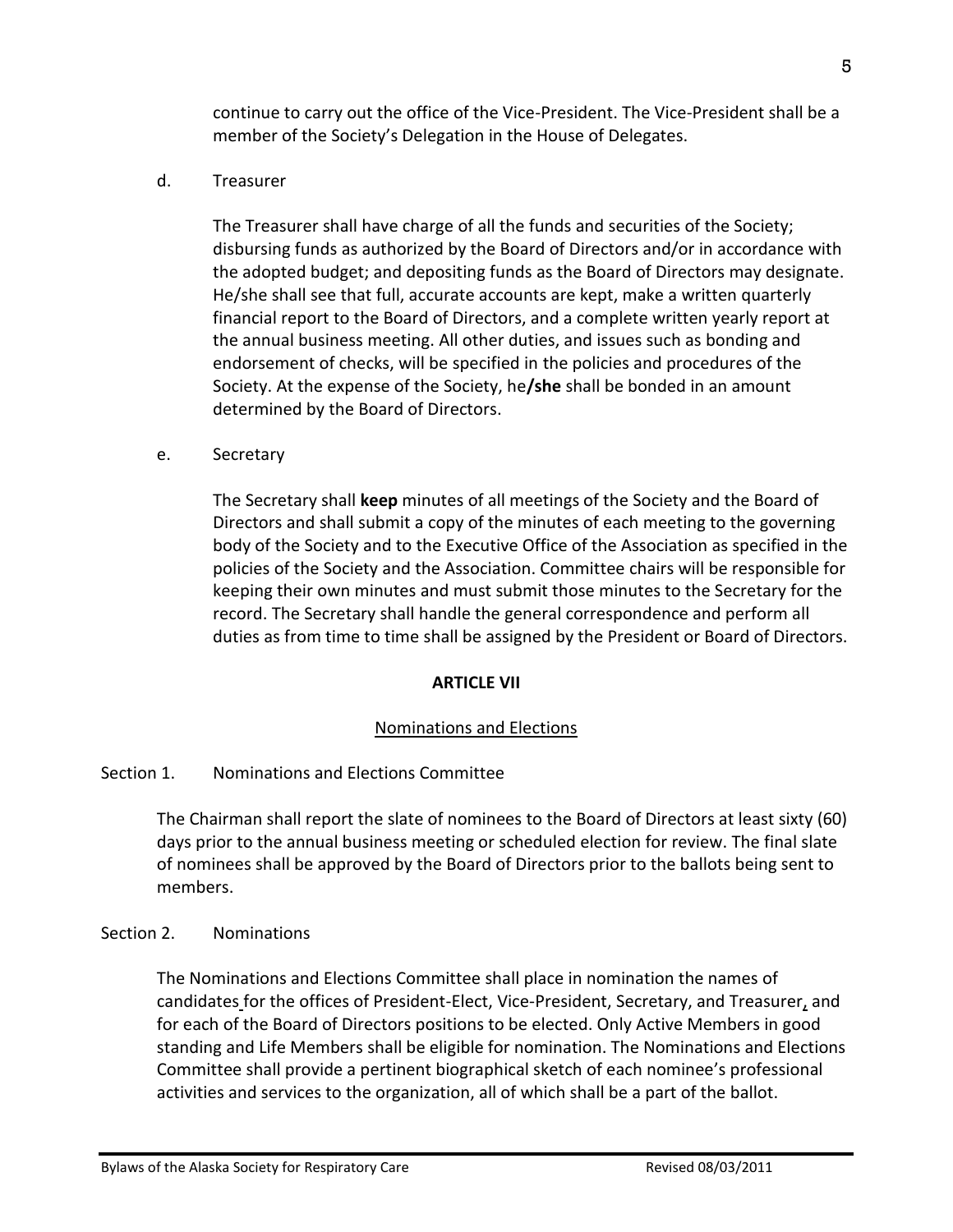#### Section 3. Ballot

- a. The Nominations and Elections Committee's slate and biographical sketches shall be sent to every Active member in good standing and eligible to vote at least thirty (30) days prior to the annual business meeting or scheduled election.
- **b. The Board of Directors shall specify how the vote is to be conducted at least sixty (60) days prior to the election. Elections may be conducted by mail, electronic vote, or in person. See the ASRC Procedure Manual for election process.**
- c. The Nominations and Elections Committee shall consist of at least three (3) impartial members. Any member of the committee who wishes to run for office must resign membership on the committee.
- d. It is the duty of the committee to tally the votes and announce the results in a written report to the membership.
- e. Only Active Members in good standing and Life Members may vote in Society Elections. It is the duty of the Committee to check each member's voting eligibility prior to sending out ballots.
- Section 4. Committee **Membership**
	- a. The committee shall consist of at least **two (2)** members.
	- b. This committee shall prepare, receive, verify, and count ballots for all elections held during the calendar year.
	- c. The duties of the committee **are** outlined in **the ASRC Procedure Manual**.

# **ARTICLE VIII**

# Board of Directors

## Section 1. Composition and Powers

- a. The executive government of this Society shall be vested in a Board of nine (9) Active or Life members consisting of the President, President-Elect, Vice-President, Treasurer, Secretary, and four (4) Directors.
- b. The President shall be chairman and presiding officer of the Board of Directors. **The President** shall invite such individuals to the meetings of the Board as he**/she** shall deem necessary with the privilege of voice, but not vote.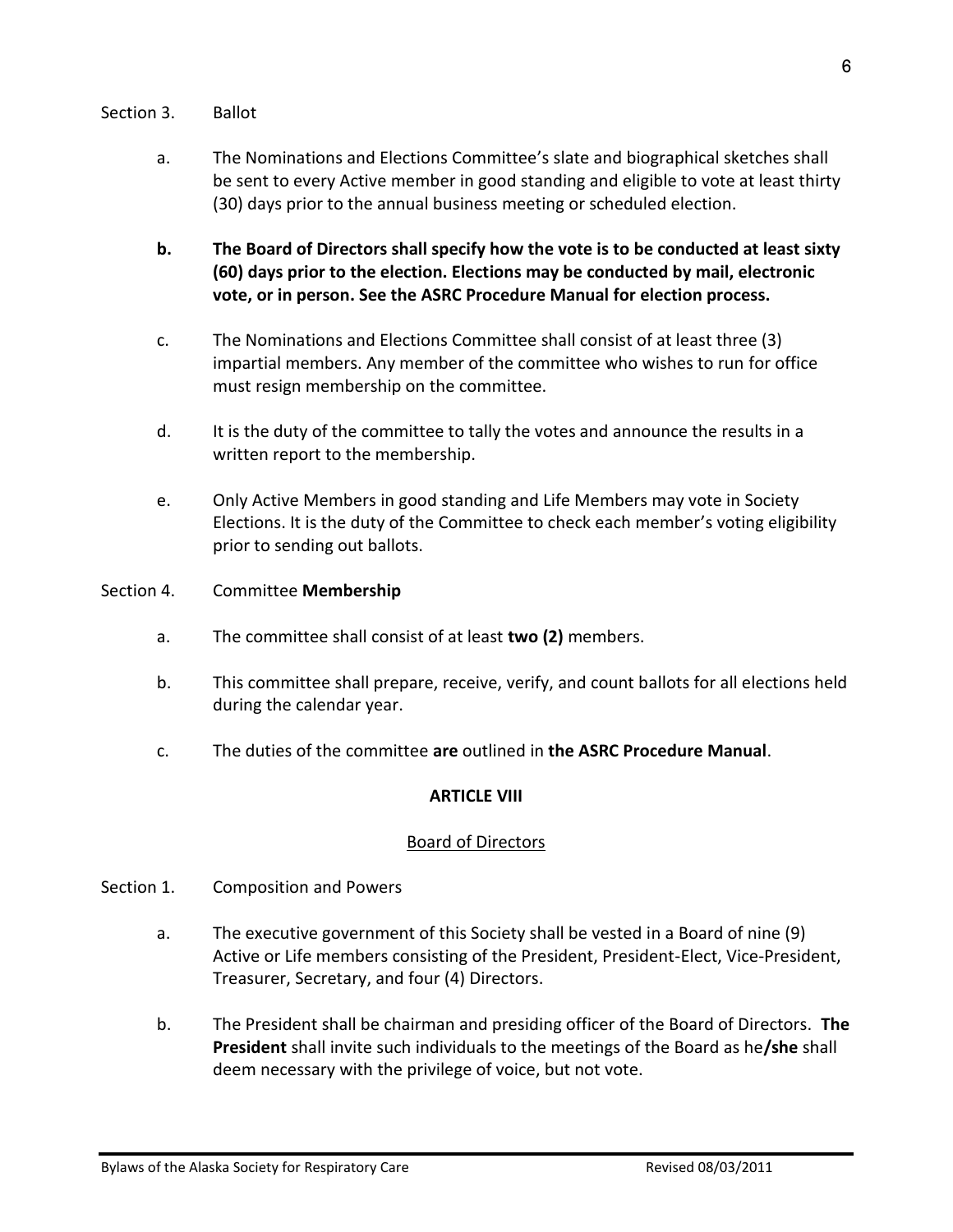Bylaws of the Alaska Society for Respiratory Care **Revised 08/03/2011** Revised 08/03/2011

- c. The Board of Directors shall have the power to declare an office vacant by a twothirds (2/3) vote upon refusal or neglect of any member of the Board to perform the duties of that office or for any conduct deemed prejudicial to the Society. Written notice shall be given to the member that the office has been declared vacant.
- d. A person may hold only one office on the Board of Directors.
- e. The Immediate Past-President shall be invited to attend all meetings of the Board of Directors, with the right of voice but not vote.
- Section 2. Duties
	- a. Supervise all business and activities of the Society within the limitation of these Bylaws.
	- b. Adopt and rescind standing rules of the Society.
	- c. Determine payments, salaries, fund-raising activities, and other related matters, after consideration of the budget.
- Section 3. Vacancies
	- a. Any vacancy that occurs on the Board of Directors shall be filled by a qualified member **appointed** by the Board of Directors. Individuals so **appointed** shall serve until the next regular election.
	- b. Upon vacancy in the office of President, an elected President-Elect shall serve until the next scheduled election and then automatically succeed to the Presidency.

# Section 4. Meetings

- a. The Board of Directors shall meet immediately preceding and immediately following the annual business meeting of the Society and shall not hold fewer than two (2) regular and separate meetings during the calendar year. Such meetings may be in person, by teleconference, or by other equivalent technology, as long as there is a quorum.
- b. Special meetings of the Board of Directors shall be called by the President at such times as the business of the Society shall require, or upon written request of five (5) members of the Board of Directors.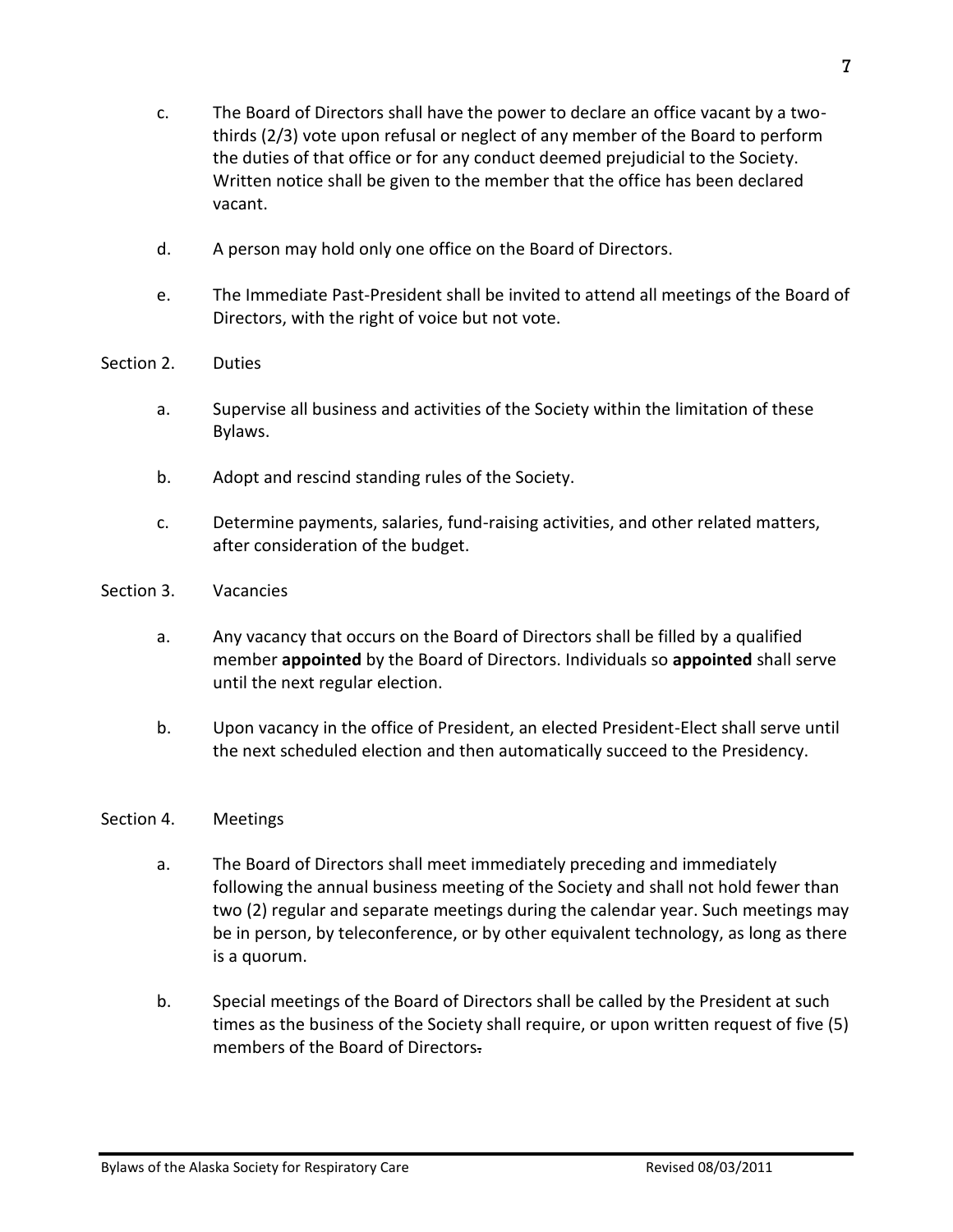c. A majority of the Board of Directors, five (5), shall constitute a quorum at any meeting of the Board. No official Society business may be conducted at a meeting without a quorum.

## Section 5. Mail Vote

If the Board of Directors feels it necessary to present any business to the membership prior to the next scheduled meeting, they may instruct the Nominations and Elections Committee to conduct a vote of the membership by mail **or other equivalent technology**, subject to the Society's Bylaws and policies. The question(s) presented in the vote, except for amendments to the Bylaws, will be decided by a majority of the votes received. Details for conducting the vote will be specified in the policies and procedures of the Society. The procedure for amending the Bylaws is governed by Article XVIII of this document.

## Section 6. Executive Committee

The Executive Committee of the Board of Directors shall consist of the President, President-Elect, Vice-President, Secretary, and Treasurer. The Immediate Past-President **shall** also be a member of the Executive Committee, with the privilege of voice but not vote. The committee shall have the power to act for the Board of Directors between meetings of the Board of Directors and such action shall be subject to ratification of the Board at its next meeting.

## **ARTICLE IX**

## Meetings

- Section 1. Date and Place
	- a. The Society shall hold an annual business meeting **at a date and time to be determined by the Board, but no later than November 15th of each year**; additional meetings may be held as required to fulfill the objectives of the Society.
	- b. The Program Committee will present recommendations for the place of the annual meeting to the Board of Directors. The Board of Directors will choose the place by their first meeting of the calendar year. In the event of a major emergency, the Board of Directors may cancel the scheduled meeting, set a new date and place, if feasible, or conduct the business of the meeting by **teleconference**, mail **or other equivalent technology**, provided the material is sent in the same words to all voting members.

Section 2. Purpose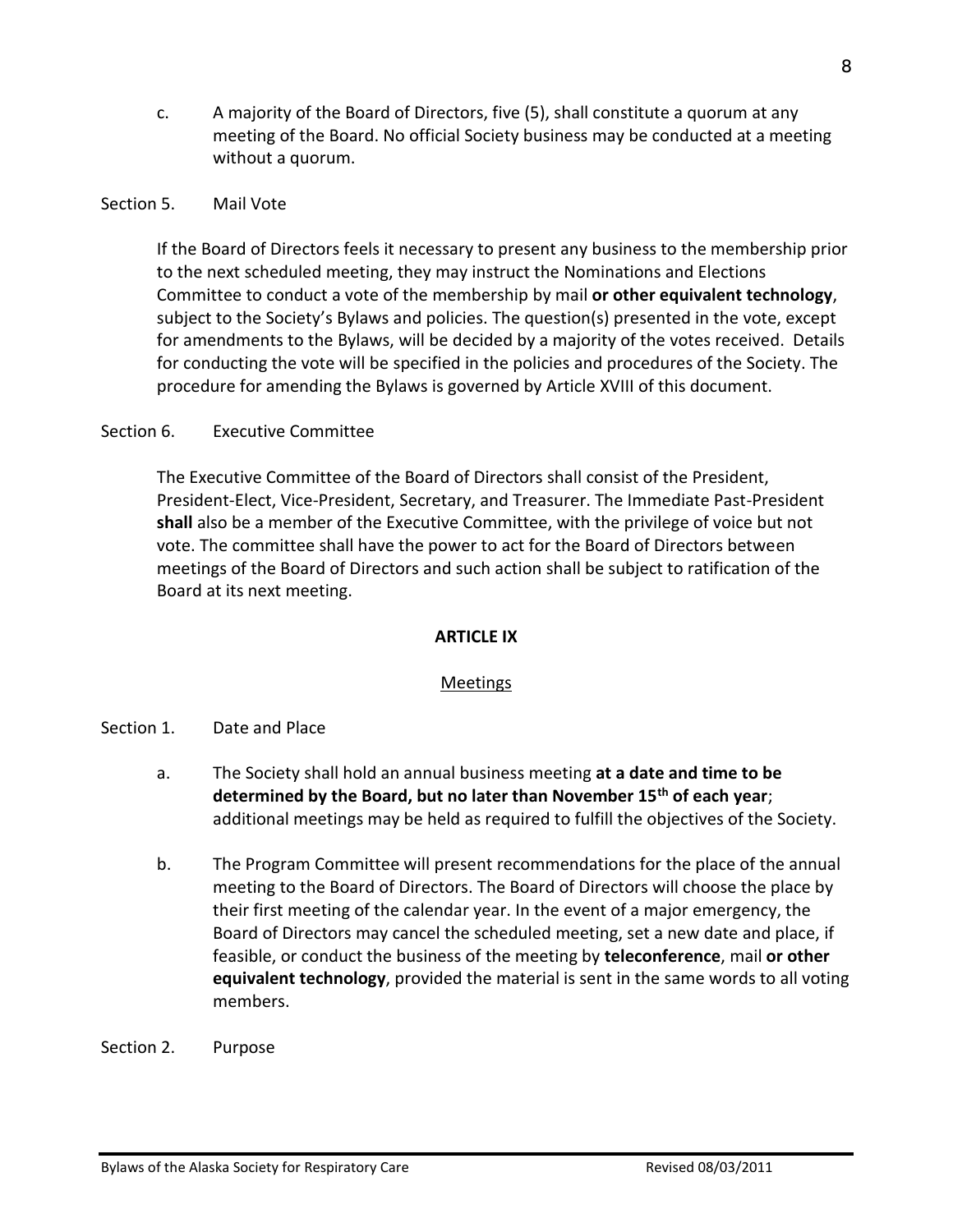- **a.** The annual business meeting shall be for the purpose of **conducting Society business, including committee reports, election results, and other business deemed necessary by the membership.**
- b. Additional business meetings shall be for the purpose of receiving reports and other business.
- Section 3. Notification

**N**otice of the time and place of the annual business meeting shall be sent to all members of the Society not fewer than sixty (60) days prior to the meeting. An agenda for the annual business meeting shall be sent to all members not fewer than thirty (30) days prior to the annual business meeting.

Section 4. Quorum

A majority of the voting members registered at a duly called business meeting shall constitute a quorum.

## **ARTICLE X**

#### Society Delegates to the AARC House of Delegates

Section 1. Election

The Society's Delegation shall consist of the President-Elect and the Vice-President.

Section 2. Term of Office

The term of office for Delegates shall be concurrent with their term as President-Elect or Vice-President.

## **ARTICLE XI**

#### **Committees**

Section 1. Standing Committees

The President **may** appoint the members of standing committees **as needed**. Members so appointed by the President will be ratified by the Board at the next scheduled meeting.

- a. Nominations and Elections
- b. Program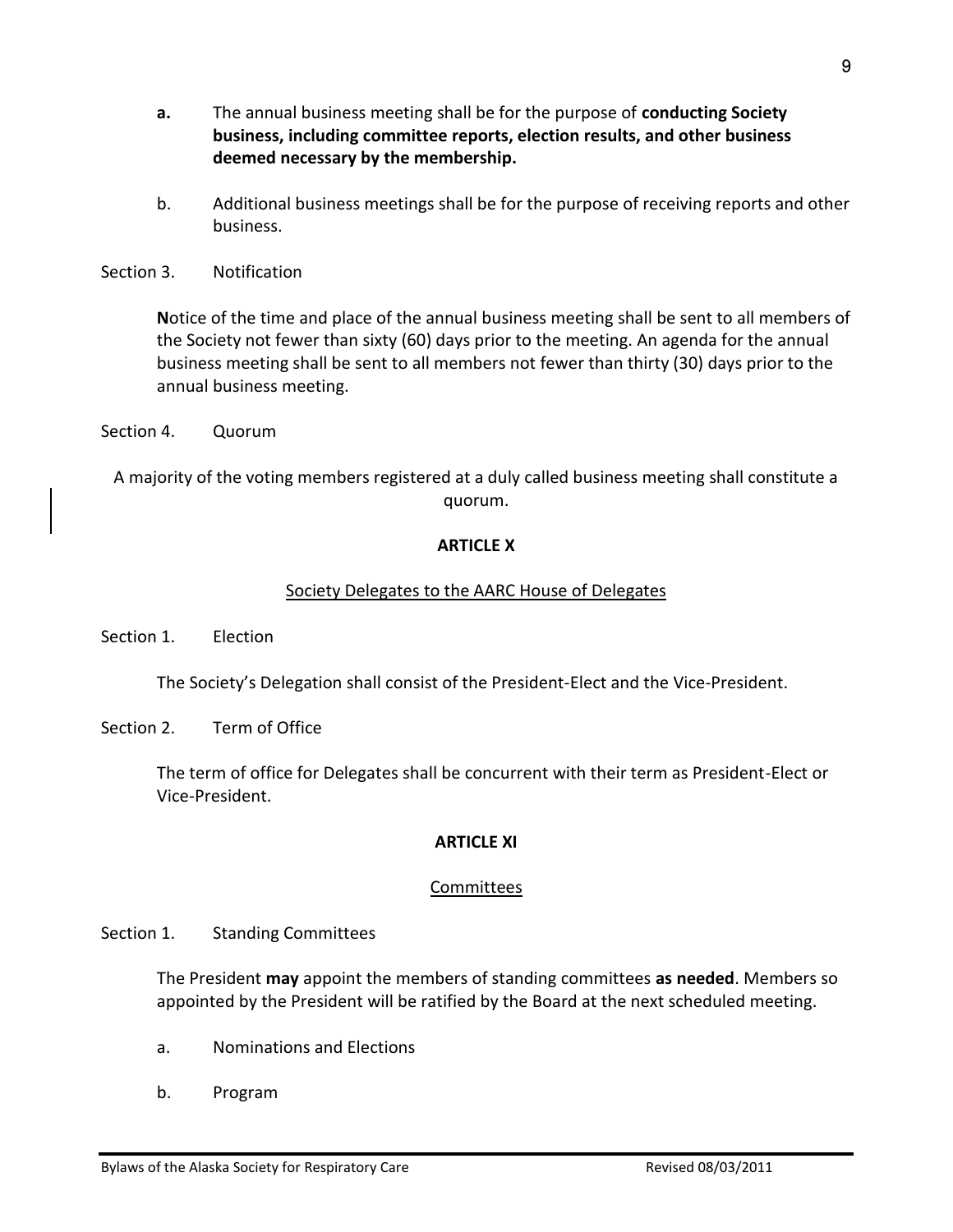- c. Budget and Audit
- d. Judicial

## Section 2. Special Committees and Other Appointments

Special Committees may be appointed by the President. Such committees must have a designated purpose and an identified expiration date. A committee may continue beyond its expiration date upon notice the purpose has not been met and then only with approval by the Board of Directors.

- Section 3. Committee Chairman's Duties
	- a. The President shall appoint the chairman of each committee.
	- b. The Chairman of each committee shall confer promptly with the members of his committee on work assignments.
	- c. The Chairman of each committee may recommend prospective committee members to the President. When possible, the Chairman of the previous year shall serve as a member of the new committee.
	- d. Non-members or physician members may be appointed as consultants **to** the committees.
	- e. Each standing committee Chairman requiring operating expenses shall submit a budget for the next fiscal year to the Budget and Audit Committee thirty (30) days prior to the annual business meeting.
- Section 4. Committee Duties of the Board of Directors
	- a. Serve as the Budget and Audit Committee.
		- 1) This committee shall be composed of the Executive Officers and the Board of Directors.
		- 2) They shall propose and approve an annual budget. The membership will receive a copy of the budget within thirty (30) days of the meeting.
	- b. Serve as the Judicial Committee.
		- 1) This committee shall consist of the Executive Officers and the Board of Directors.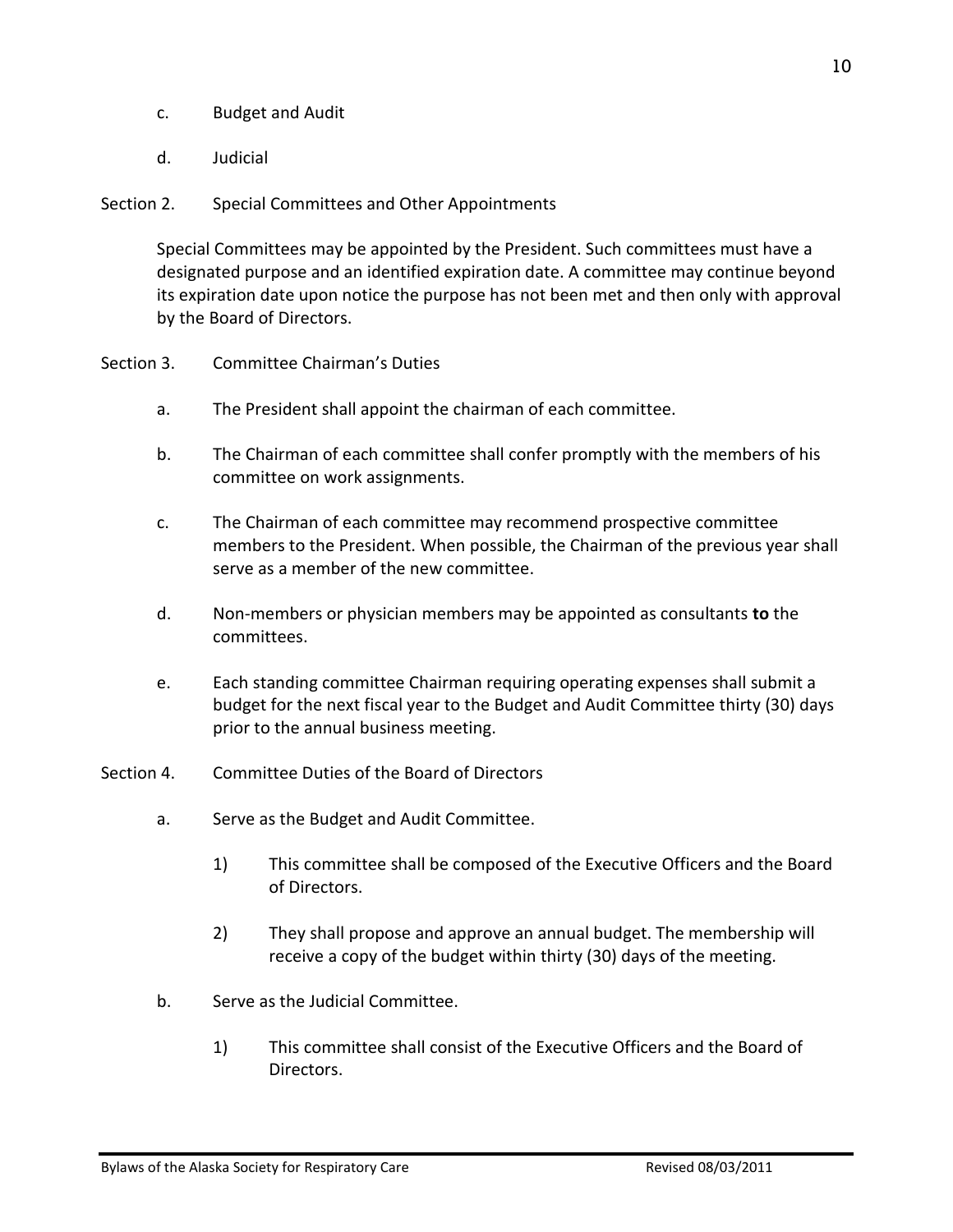- 2) This committee shall review formal written complaints against any individual Society member charged with any violation of the Society's Bylaws or otherwise with any conduct deemed detrimental to the Society. Complaints or inquiries may be referred to this Committee by the Judicial Committee of the Association.
- 3) If the Committee determines the complaint justifies an investigation, a written copy of the charges shall be prepared with benefit of legal counsel if deemed advisable.
- 4) A statement of charges shall then be served upon the member and an opportunity given the member to be heard before the Committee.
- 5) After careful review of the results of the hearing conducted with the benefit of legal counsel, when the Chairman of the Committee deems it necessary or advisable, the Committee may recommend to the Board of Directors to expel or suspend such a member. A complete report shall be forwarded including copies of all documents to the Chairman of the Judicial Committee of the Association, after a final decision by two-thirds (2/3) vote has been made by the Society's Board of Directors.

# **ARTICLE XII**

# Duties of Committees

- Section 1. Program Committee
	- a. This Committee shall consist of at least **two (2**) members and be so constructed as to provide experienced members for program planning.
	- b. The Medical Advisor(s) or his designate shall be consultant to this committee.
	- c. The Committee shall be responsible for procuring and maintaining educational materials for the Society.
	- d. The Committee shall encourage and assist regions in their efforts to conduct educational programs.
	- e. The Committee shall concern itself with continuing education programs and special education projects of the Society.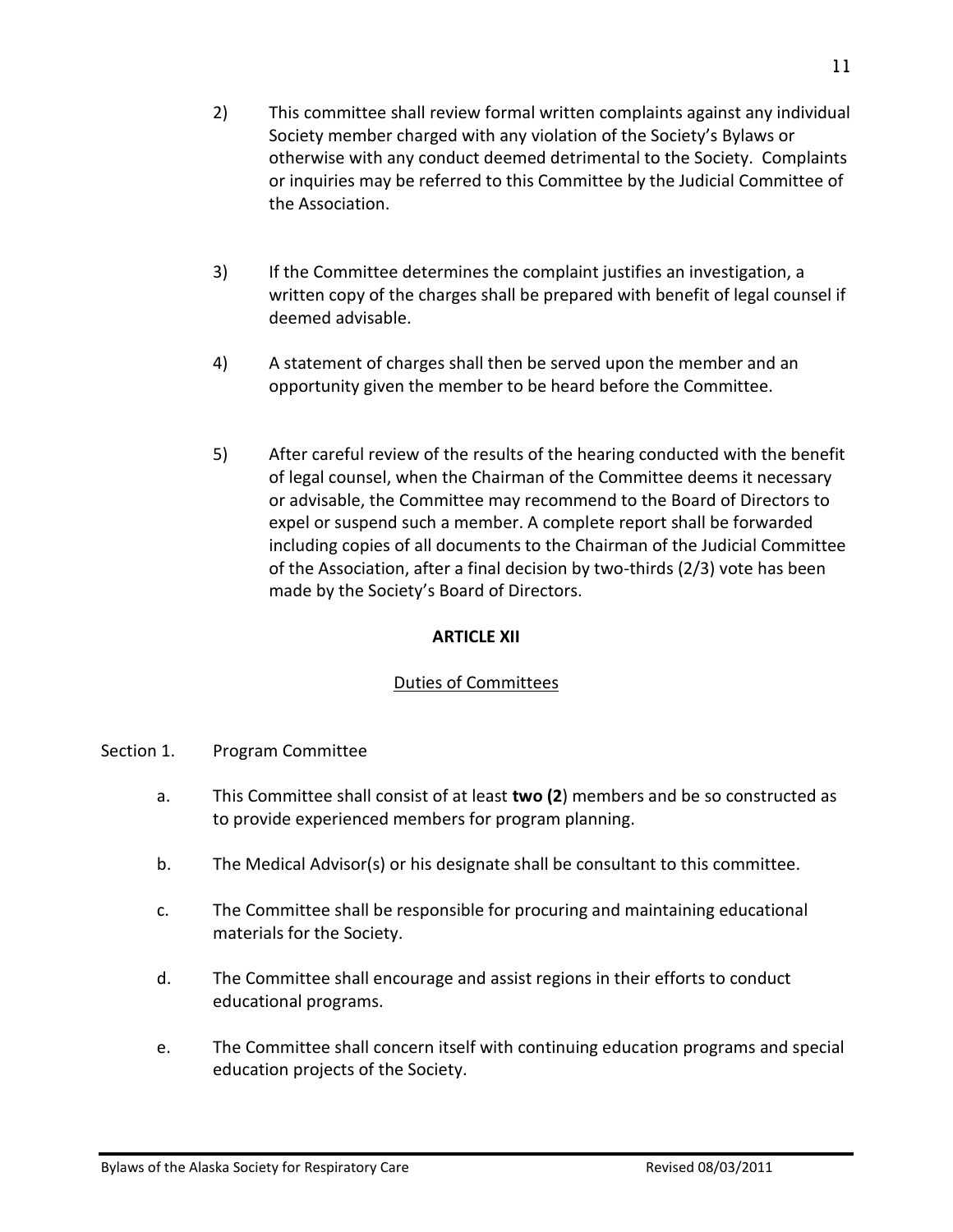f. The Chairman of the Program Committee shall receive all proposed Society educational programs for review and approval.

# **ARTICLE XIII**

# Society Medical Advisor

The Society shall have at least one (1) Medical Advisor, and shall conform to Article IX, Section 3 of the Association Bylaws concerning chartered affiliate Medical Advisors.

# **ARTICLE XIV**

# Fiscal Year

The fiscal year of this Society shall be from January 1 through December 31.

# **ARTICLE XV**

# Dues and Assessments

The Society shall have the right to assess membership dues as **established by the Board**.

# **ARTICLE XVI**

# Ethics

If the conduct of any Society member shall appear, by report of the Society or the Association's Judicial Committee, to be in willful violation of the Bylaws or standing rules of this Society or prejudicial to this Society's interests, as defined in the Association's Code of Ethics, the Board of Directors may, by a two-thirds (2/3) vote of its entire membership, suspend or expel such a member. Within thirty (30) days after receipt of notice of expulsion, the expelled member shall have the right to appeal the decision to the Board of Directors. If such appeal is made, the Board, at its next meeting shall uphold, reverse, or modify the action of the Committee. All such suspension or expulsion actions shall be reported immediately to the Association's Judicial Committee.

# **ARTICLE XVII**

# Parliamentary Procedure

The rules contained in *Robert's Rules of Order, Revised* shall be utilized as a reference whenever they are not in conflict with the Bylaws of the Society or of the Association.

# **ARTICLE XVIII**